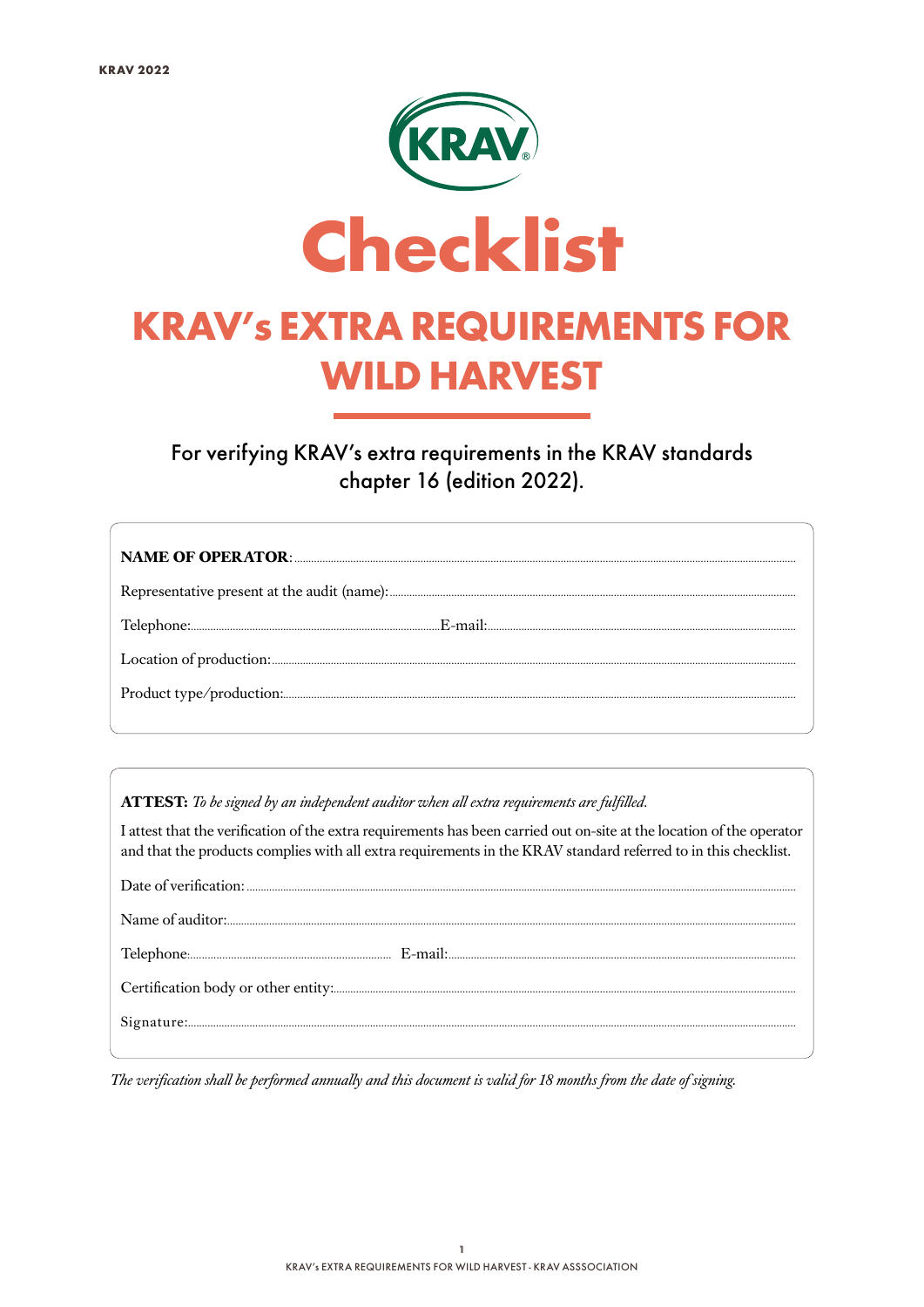## WAYS TO VERIFY THE EXTRA REQUIREMENTS

This checklist shall be used to verify KRAV´s extra requirements in chapter 16 for the type of production mentioned above.

A prerequisite is that the operator is certified according to Regulation (EU) 2018/848 or to equivalent production rules in accordance with Article 33 in (EU) 2018/848. The product shall always be accompanied by a valid EU-certificate.

You will find more information about KRAVs extra requirements at our webpage: *[www.krav.se](www.krav.se/en/for-companies/extra-requirements-for-all-products/)* and the KRAV Standards at: *[www.krav.se/en/standards](https://www.krav.se/en/standards)*

The checklist shall be filled in and signed either by:

1. A person working as auditor at a certification body accredited for organic certification.

or

2. A person with experience from auditing according to standards for organic production or social responsibility, assigned by a KRAV-certified importer. It must be done by a person outside the company that is being audited.

KRAV has verification agreements with a number of certification bodies that can offer verification of KRAVs Extra Requirements, although any accredited Certification Body can use the checklists.

You will find a list of certification bodies with verification agreements here: *[www.krav.se](https://www.krav.se/en/asset/certification-bodies-with-verification-agreement/)*

The Operator must not use the KRAV-label, or state that the production is KRAV-certified. He or she can only state that KRAV´s extra requirements in chapter 16 (for the type of production that the checklist covers) have been verified.

The checklist is only valid as verification when all extra requirements are fulfilled. When asked for, the verification notes under each question, must be filled in.

For questions please contact: *[food@krav.se](mailto:food%40krav.se?subject=From%20extra%20requirements)*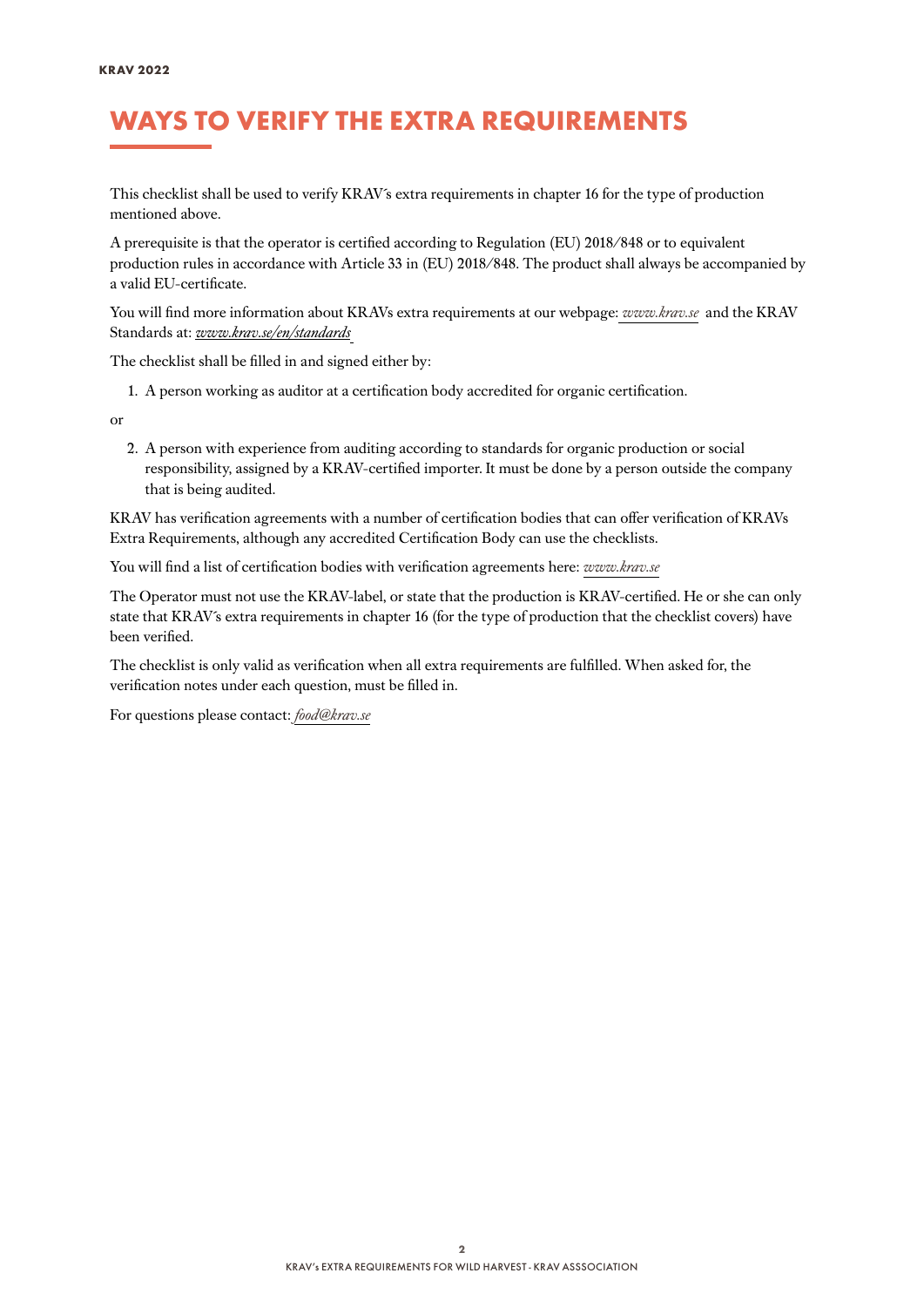## 16.7.5 EXTRA REQUIREMENTS FOR WILD HARVEST **PRODUCTION**

|                                                                                                                                                                                                                                                                                                                                                                        | Fulfilled | Not fulfilled |
|------------------------------------------------------------------------------------------------------------------------------------------------------------------------------------------------------------------------------------------------------------------------------------------------------------------------------------------------------------------------|-----------|---------------|
| · Harvesting must not have an obvious negative impact on peoples' way of life<br>or ability to support themselves. Consideration must be given to local traditions<br>and the people that live in the area.                                                                                                                                                            |           |               |
| · Species harvested must not be subject to international protection programs or<br>other forms of restrictions that show that harvesting is inappropriate. For species<br>listed by CITES (The Convention on International Trade in Endangered Species of<br>Wild Fauna and Flora), compliance with CITES regulations is required for those<br>who are KRAV-certified. |           |               |
|                                                                                                                                                                                                                                                                                                                                                                        |           |               |
| · Species that nationally, in the country in question, are red listed and<br>listed as endangered species cannot be harvested.                                                                                                                                                                                                                                         |           |               |
| Verified through (i.e. documentation, ocular inspection).                                                                                                                                                                                                                                                                                                              |           |               |
| • It must be assured that independent pickers sell berries, plants or mushrooms<br>that they have picked themselves. An intermediary between agents and pickers<br>is prohibited. This is especially important to ensure when large volumes of berries,<br>plants or mushrooms are delivered.                                                                          |           |               |
|                                                                                                                                                                                                                                                                                                                                                                        |           |               |
| • It must be assured that pickers are free to sell to any agent they wish and as well that<br>the pickers' basic human rights are not violated. Everyone who sells berries, plants<br>or mushrooms to an agent must be paid the same price per kilo for equivalent quality.<br>Discrimination, for example, regarding payment, is prohibited.                          |           |               |
|                                                                                                                                                                                                                                                                                                                                                                        |           |               |

*..........................................................................................................................................................................................................................................................*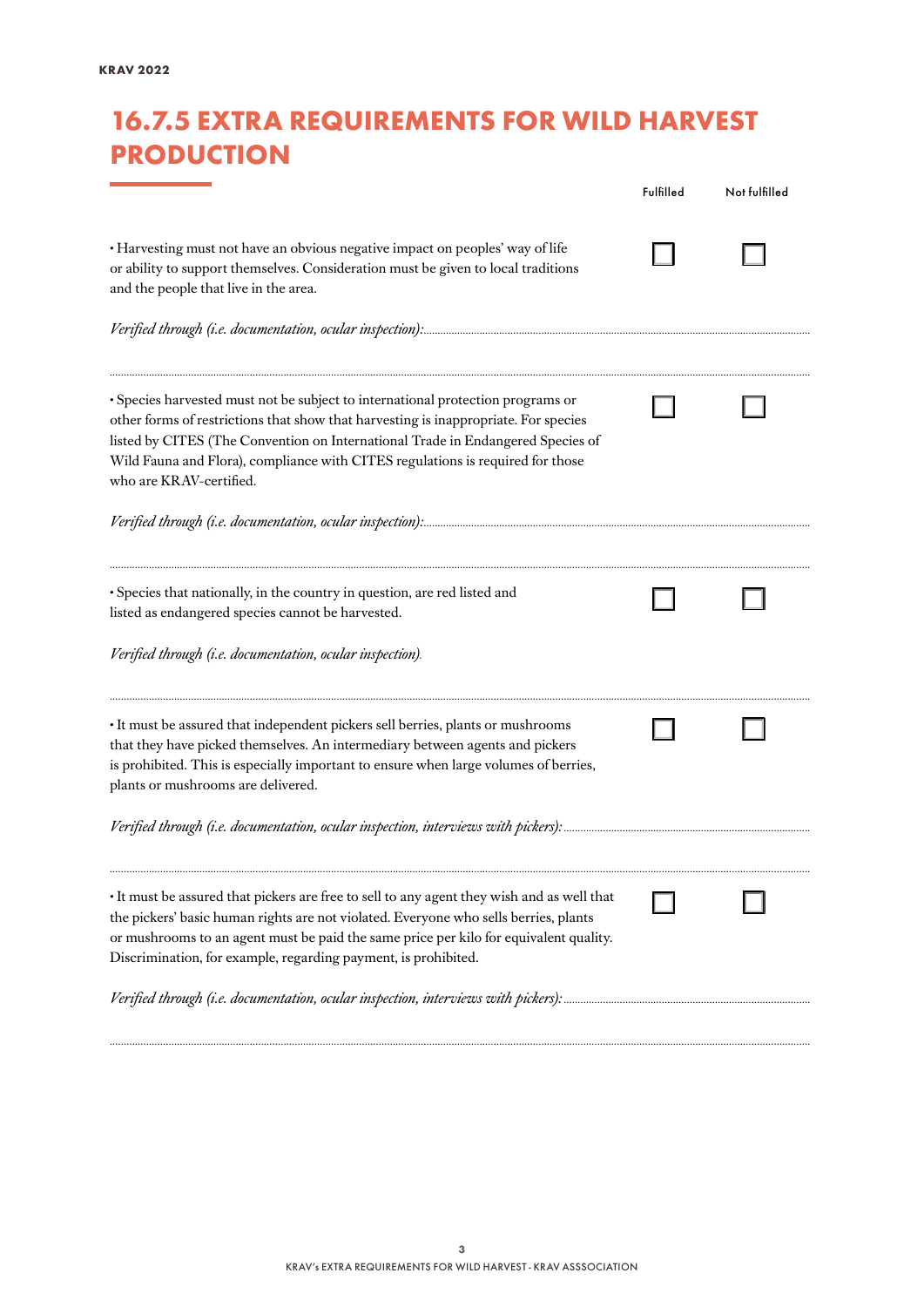# SOCIAL RESPONSIBILITY IN PRIMARY PRODUCTION



The production, including primary production, takes place in the European Union, the EEA area, Switzerland, UK, USA, Canada, Australia, New Zealand or Japan.

The operator has less than 10 employees, and are exempt from the documentation requirement.

The operator is certified according to a KRAV recognized standard for social responsibility or evaluated according to a KRAV recognized system for supplier evaluation. (Certificate or corresponding document shall be sent to the buyer.)

*If any of the conditions above are fulfilled, you do not have to fill in the checklist for social responsibility below.*

#### 16.4 SOCIAL RESPONSIBILITY – CHECKLIST

|                                                                                                                                                                                                                                                                                                               | Fulfilled | Not fulfilled |
|---------------------------------------------------------------------------------------------------------------------------------------------------------------------------------------------------------------------------------------------------------------------------------------------------------------|-----------|---------------|
| 16.4.2 National legislation on labour law must be complied with.                                                                                                                                                                                                                                              |           |               |
|                                                                                                                                                                                                                                                                                                               |           |               |
| 16.4.3 Products cannot be KRAV-certified if there are human rights violations<br>associated with the production. Activities where production takes place must<br>comply with the ILO core conventions, the UN Convention on the Rights of the<br>Child, and the UN Universal Declaration of Human Rights. (K) |           |               |
|                                                                                                                                                                                                                                                                                                               |           |               |
| 16.4.4 Forced or involuntary labour is prohibited.                                                                                                                                                                                                                                                            |           |               |
|                                                                                                                                                                                                                                                                                                               |           |               |
| 16.4.5 Employees must be treated equally, provided with the same opportunities<br>and not be subjected to discrimination.                                                                                                                                                                                     |           |               |
|                                                                                                                                                                                                                                                                                                               |           |               |
| 16.4.6. It is prohibited to employ children under 15 years of age. (K)<br>ILO's exception for limited extra work in accordance with ILO convention 138 applies.                                                                                                                                               |           |               |
| Verified through (e.g. documentation, ocular inspection, worker interviews):                                                                                                                                                                                                                                  |           |               |

*..........................................................................................................................................................................................................................................................*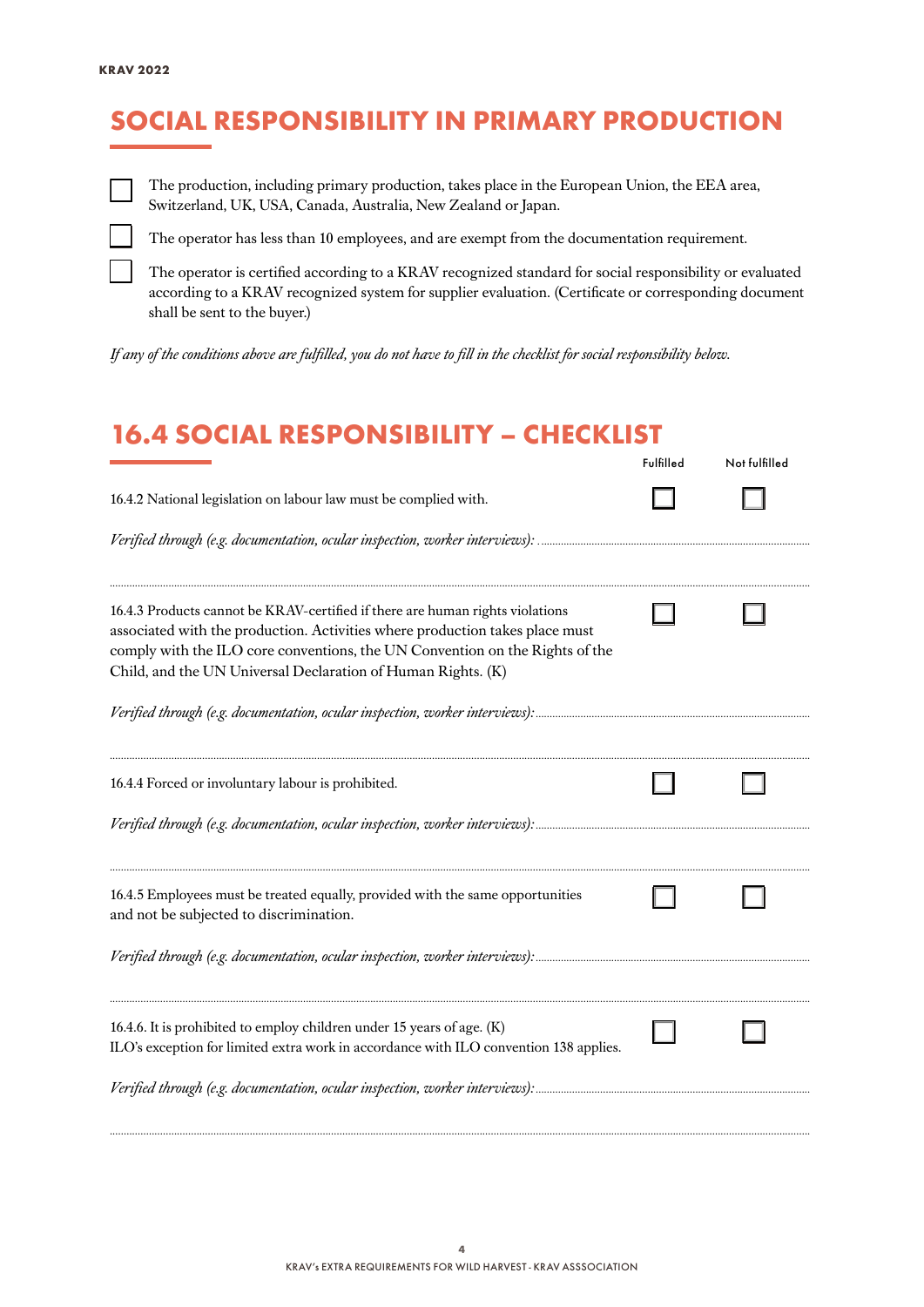# 16.4 SOCIAL RESPONSIBILITY – CHECKLIST

|                                                                                                                                                 | Fulfilled | Not fulfilled |
|-------------------------------------------------------------------------------------------------------------------------------------------------|-----------|---------------|
| 16.4.7 When child and young employees under 18 years of age are hired, it must<br>be ensured that:                                              |           |               |
| the work is not harmful to their health or development<br>the number of hours or scheduling of work does not affect<br>their school attendance. |           |               |
|                                                                                                                                                 |           |               |
| 16.4.8. Employees must have the opportunity to organize and the right<br>to collective bargaining.                                              |           |               |
|                                                                                                                                                 |           |               |
| 16.4.9. Employers must comply at the least with the alternative which follows that<br>most benefits employees:                                  |           |               |
| the statutory minimum wage in each respective country or<br>the industry standard implemented through collective bargaining<br>agreements.      |           |               |
|                                                                                                                                                 |           |               |
| 16.4.10. National legislation regarding working hours and overtime<br>must be complied with.                                                    |           |               |
|                                                                                                                                                 |           |               |
| 16.4.11. The work environment must be safe and not present a health risk.                                                                       |           |               |
|                                                                                                                                                 |           |               |
| 16.4.12. All employees must have a binding employment contract.                                                                                 |           |               |
|                                                                                                                                                 |           |               |

*..........................................................................................................................................................................................................................................................*